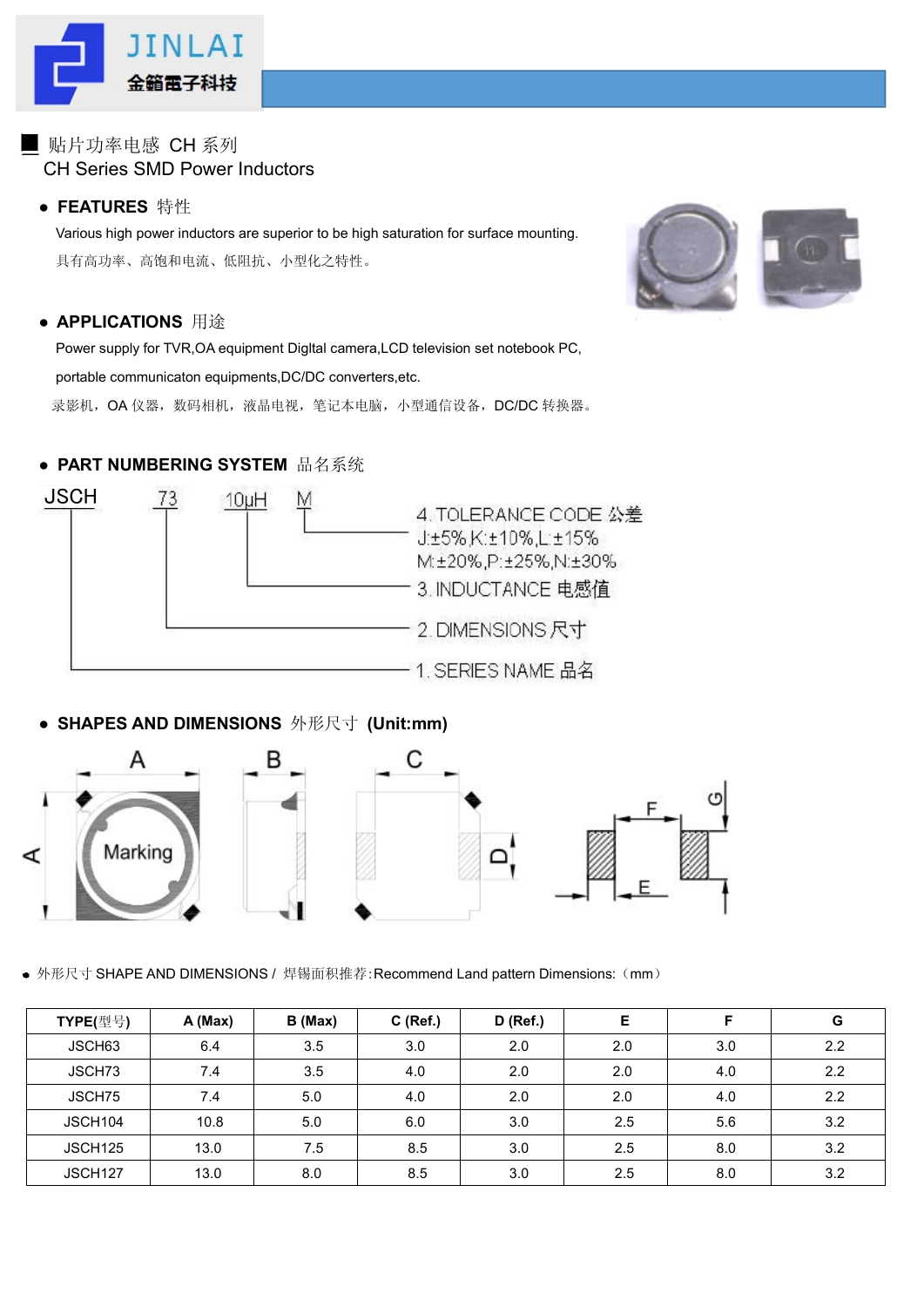# 贴片功率电感 CH 系列 **CH Series SMD Power Inductors**

### 电性能参数 ELECTRICAL CHARACTERISTICS

#### ● **SPECIFICATION TABLE:**

| <b>PART NUMBER</b><br>品名 | <b>INDUCTANCE</b><br>$(\mu H)$<br>电感值 | DCR (Max)<br>$(\Omega)$<br>直流电阻 | IDC (Max)<br>(A)<br>额定电流 | <b>TEST FREQ</b><br>(kHz)<br>测试频率 |
|--------------------------|---------------------------------------|---------------------------------|--------------------------|-----------------------------------|
| JSCH63-2.2uH/N           | $2.2 \pm 30\%$                        | 0.052                           | 2.50                     | 100                               |
| JSCH63-3.3uH/N           | $3.3 \pm 30\%$                        | 0.058                           | 2.30                     | 100                               |
| JSCH63-4.7uH/M           | $4.7 \pm 20\%$                        | 0.680                           | 2.00                     | 100                               |
| JSCH63-6.8uH/M           | $6.8 \pm 20\%$                        | 0.850                           | 1.50                     | 100                               |
| JSCH63-10uH/M            | 10 $\pm$ 20%                          | 0.100                           | 1.20                     | 100                               |
| JSCH63-15uH/M            | $15 + 20%$                            | 0.150                           | 1.00                     | 100                               |
| JSCH63-22uH/M            | $22 \pm 20 \%$                        | 0.206                           | 0.77                     | 100                               |
| JSCH63-220uH/M           | $220\pm20\%$                          | 1.700                           | 0.26                     | 100                               |

#### ● **SPECIFICATION TABLE:**

| PART NUMBER<br>品名     | <b>INDUCTANCE</b><br>$(\mu H)$<br>电感值 | DCR (Max)<br>$(\Omega)$<br>直流电阻 | IDC (Max)<br>(A)<br>额定电流 | <b>TEST FREQ</b><br>(kHz)<br>测试频率 |
|-----------------------|---------------------------------------|---------------------------------|--------------------------|-----------------------------------|
| <b>JSCH73-2.2uH/N</b> | $2.2 \pm 30\%$                        | 0.036                           | 2.70                     | 100                               |
| JSCH73-3.3uH/N        | $3.3 \pm 30\%$                        | 0.040                           | 2.50                     | 100                               |
| JSCH73-4.7uH/M        | $4.7 \pm 20 \%$                       | 0.055                           | 2.30                     | 100                               |
| JSCH73-6.8uH/M        | $6.8 + 20\%$                          | 0.070                           | 1.85                     | 100                               |
| JSCH73-10uH/M         | $10\pm20\%$                           | 0.080                           | 1.40                     | 100                               |
| JSCH73-15uH/M         | $15\pm20\%$                           | 0.150                           | 1.20                     | 100                               |
| JSCH73-22uH/M         | $22 + 20%$                            | 0.220                           | 0.96                     | 100                               |
| JSCH73-33uH/M         | $33 + 20%$                            | 0.280                           | 0.78                     | 100                               |
| JSCH73-47uH/M         | 47 $\pm$ 20%                          | 0.350                           | 0.60                     | 100                               |
| JSCH73-56uH/M         | $56 + 20%$                            | 0.380                           | 0.55                     | 100                               |
| JSCH73-68uH/M         | $68 + 20%$                            | 0.420                           | 0.52                     | 100                               |
| JSCH73-82uH/M         | $82\pm20\%$                           | 0.450                           | 0.50                     | 100                               |
| <b>JSCH73-100uH/M</b> | 100 $\pm$ 20%                         | 0.650                           | 0.40                     | 100                               |
| JSCH73-470uH/M        | $470 + 20%$                           | 2.600                           | 0.15                     | 100                               |

**Remark:** ● Inductance Tested at 100kHz,0.25Vrms (20℃)

- IDC: DC current at which the inductance drops approximate 20% from its value without current
- Operating Temperature : -25℃ ~ +105℃
- Measure Equipment:

INDUCTANCE : Agilent HP-4284A , HP-4285A

IDC : Agilent HP-4284A+HP-42841A

DCR : CHEN HWA 502A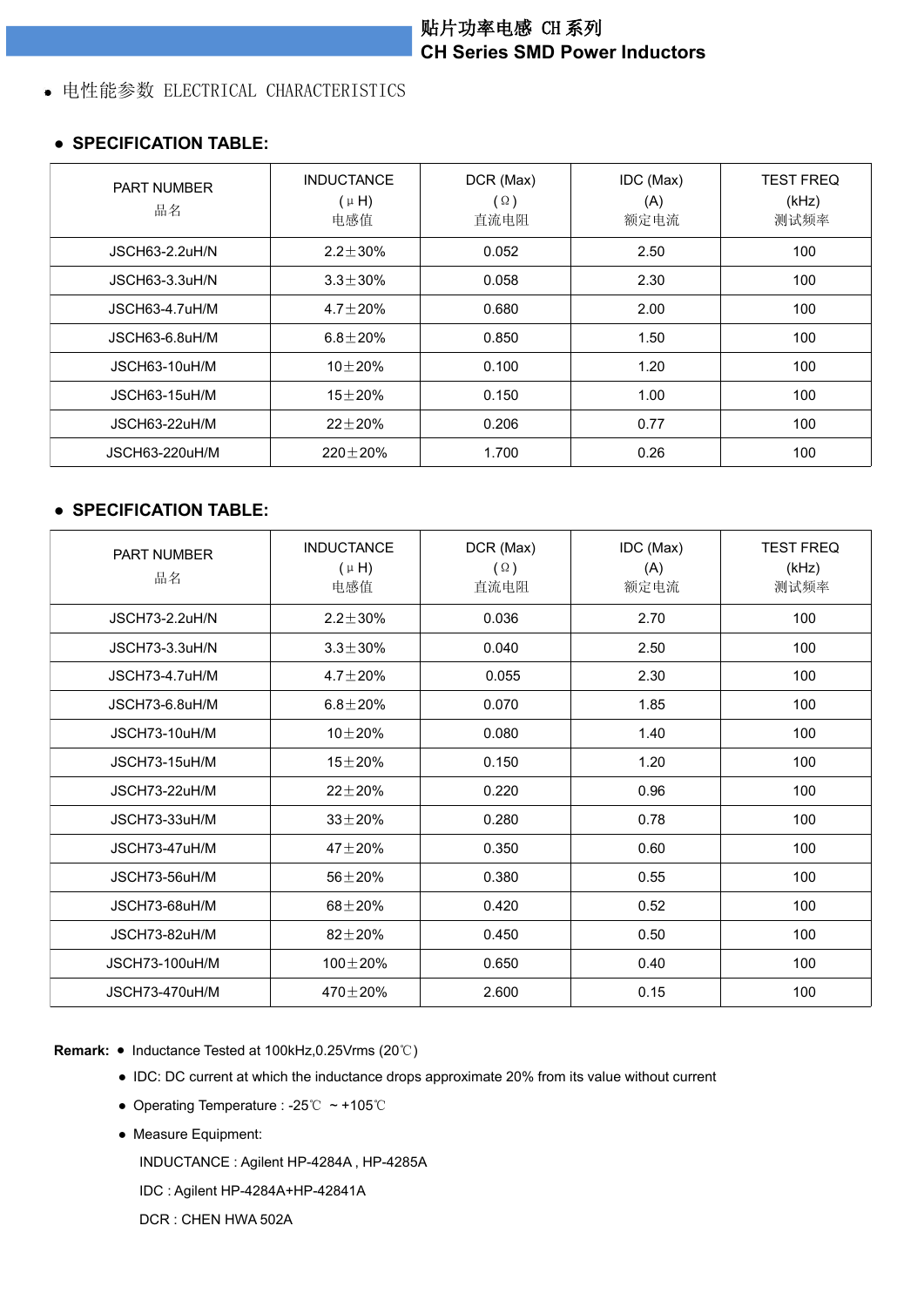## 贴片功率电感 CH 系列 **CH Series SMD Power Inductors**

#### ● **SPECIFICATION TABLE:**

| <b>PART NUMBER</b><br>品名 | <b>INDUCTANCE</b><br>$(\mu H)$<br>电感值 | DCR (Max)<br>$(\Omega)$<br>直流电阻 | IDC (Max)<br>(A)<br>额定电流 | <b>TEST FREQ</b><br>(kHz)<br>测试频率 |
|--------------------------|---------------------------------------|---------------------------------|--------------------------|-----------------------------------|
| <b>JSCH75-2.2uH/N</b>    | $2.2 \pm 30\%$                        | 0.038                           | 5.00                     | 100                               |
| <b>JSCH75-3.3uH/N</b>    | $3.3 \pm 30\%$                        | 0.045                           | 4.20                     | 100                               |
| JSCH75-4.7uH/M           | $4.7 \pm 20\%$                        | 0.050                           | 3.50                     | 100                               |
| JSCH75-6.8uH/M           | $6.8 \pm 20\%$                        | 0.065                           | 2.70                     | 100                               |
| JSCH75-8.2uH/M           | $8.2 \pm 20\%$                        | 0.068                           | 2.40                     | 100                               |
| JSCH75-10uH/M            | $10 + 20%$                            | 0.070                           | 2.00                     | 100                               |
| JSCH75-15uH/M            | $15 + 20%$                            | 0.100                           | 1.60                     | 100                               |
| JSCH75-22uH/M            | $22 + 20%$                            | 0.125                           | 1.40                     | 100                               |
| JSCH75-33uH/M            | $33 + 20%$                            | 0.160                           | 0.90                     | 100                               |
| JSCH75-47uH/M            | $47 + 20%$                            | 0.220                           | 0.84                     | 100                               |
| JSCH75-68uH/M            | $68 + 20%$                            | 0.360                           | 0.70                     | 100                               |
| JSCH75-82uH/M            | $82 + 20%$                            | 0.400                           | 0.60                     | 100                               |
| <b>JSCH75-100uH/M</b>    | $100 + 20%$                           | 0.450                           | 0.55                     | 100                               |
| <b>JSCH75-220uH/M</b>    | $220 \pm 20 \%$                       | 1.300                           | 0.45                     | 100                               |
| JSCH75-470uHM            | 470 $\pm$ 20%                         | 3.800                           | 0.30                     | 100                               |
| JSCH75-680uHM            | $680 + 20%$                           | 5.500                           | 0.25                     | 100                               |

### ● **SPECIFICATION TABLE:**

| <b>PART NUMBER</b><br>品名 | <b>INDUCTANCE</b><br>$(\mu H)$<br>电感值 | DCR (Max)<br>$(\Omega)$<br>直流电阻 | IDC (Max)<br>(A)<br>额定电流 | <b>TEST FREQ</b><br>(kHz)<br>测试频率 |
|--------------------------|---------------------------------------|---------------------------------|--------------------------|-----------------------------------|
| <b>JSCH104-2.2uH/N</b>   | $2.2 \pm 30\%$                        | 0.035                           | 4.00                     | 100                               |
| JSCH104-3.3uH/N          | $3.3 \pm 30\%$                        | 0.040                           | 3.80                     | 100                               |
| JSCH104-10uH/M           | $10 + 20%$                            | 0.050                           | 3.00                     | 100                               |
| <b>JSCH104-22uH/M</b>    | $22 + 20%$                            | 0.100                           | 1.40                     | 100                               |
| JSCH104-68uH/M           | $68 + 20%$                            | 0.195                           | 1.20                     | 100                               |
| JSCH104-100uH/M          | $100 + 20%$                           | 0.330                           | 0.70                     | 100                               |
| <b>JSCH104-390uHM</b>    | $390 \pm 20 \%$                       | 1.300                           | 0.50                     | 100                               |

**Remark:** ● Inductance Tested at 100kHz,0.25Vrms (20℃)

- IDC: DC current at which the inductance drops approximate 20% from its value without current
- Operating Temperature : -25℃ ~ +105℃
- Measure Equipment:

INDUCTANCE : Agilent HP-4284A , HP-4285A

IDC : Agilent HP-4284A+HP-42841A

DCR : CHEN HWA 502A